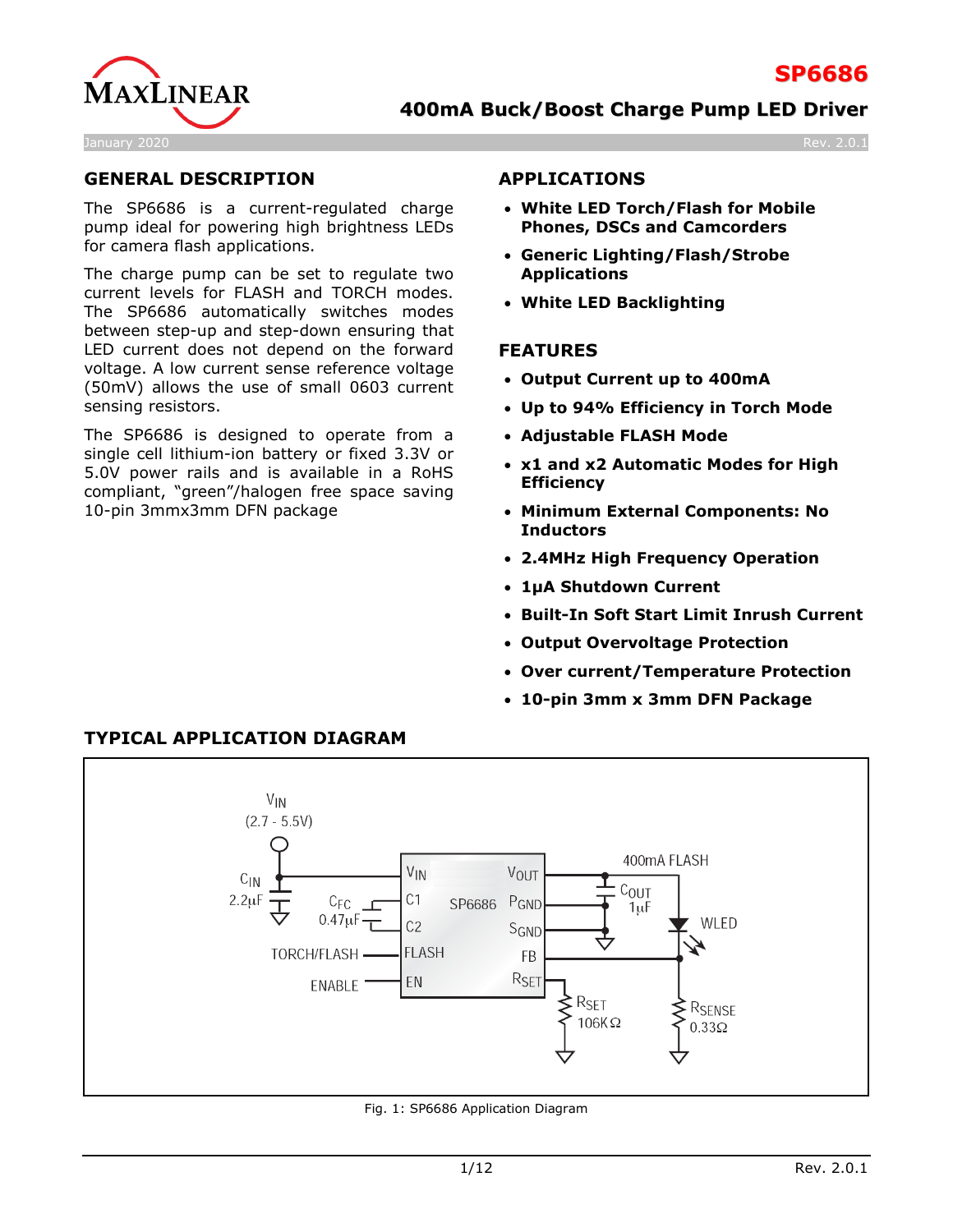

### **ABSOLUTE MAXIMUM RATINGS**

These are stress ratings only and functional operation of the device at these ratings or any other above those indicated in the operation sections of the specifications below is not implied. Exposure to absolute maximum rating conditions for extended periods of time may affect reliability.

| Output Current Pulse (FLASH) 500mA             |  |
|------------------------------------------------|--|
| Output Current Continuous (TORCH) 200mA        |  |
|                                                |  |
|                                                |  |
| Lead Temperature (Soldering, 10 sec)  260°C    |  |
| ESD Rating EN pin (HBM - Human Body Model) 1kV |  |
| ESD Rating All Other Pins (HBM)  2kV           |  |

### **OPERATING RATINGS**

| Operating Temperature Range -40°C to 85°C |  |
|-------------------------------------------|--|
|                                           |  |

## **ELECTRICAL SPECIFICATIONS**

Specifications with standard type are for an Operating Junction Temperature of  $T_1 = 25^{\circ}C$  only; limits applying over the full Operating Junction Temperature range are denoted by a "•". Minimum and Maximum limits are guaranteed through test, design, or statistical correlation. Typical values represent the most likely parametric norm at  $T_1 = 25^{\circ}$ C, and are provided for reference purposes only. Unless otherwise indicated,  $V_{IN} = V_{SHTDN} = 3.6V$ ,  $C_{IN} = 2.2 \mu F$ ,  $C_{FC} = 0.47 \mu F$ ,  $C_{OUT} = 1 \mu F$ . T<sub>A</sub>= -40°C to 85°C.

| <b>Parameter</b>                               | Min. | Typ.           | Max. | <b>Units</b> |           | <b>Conditions</b>                                          |
|------------------------------------------------|------|----------------|------|--------------|-----------|------------------------------------------------------------|
| Operating Input Voltage                        | 2.7  |                | 5.5  | $\vee$       | $\bullet$ |                                                            |
| Quiescent Current                              |      | 0.5            | 3    | mA           | $\bullet$ | $V_{IN}$ = 2.7 - 5.5V FLASH = 0V<br>$I_{LOAD} = 100 \mu A$ |
|                                                |      | $\overline{2}$ |      |              |           | $FLASH = V_{IN}$ , 2x Mode                                 |
| lShutdown Current                              |      |                | 1    | μA           |           | $V_{IN} = 5.5V$ , $V_{EN} = 0V$                            |
| Oscillator Frequency                           |      | 2.4            |      | <b>MHz</b>   |           |                                                            |
| Charge Pump Equivalent<br>Resistance (x2 Mode) |      | 5              |      | Ω            |           | $V_{FB} = 0V$ , $V_{IN} = 3.6V$                            |
| Charge Pump Equivalent<br>Resistance (x1 Mode) |      | 0.6            | 0.8  | $\Omega$     |           | $V_{IN} = 3.6V$                                            |
| <b>FB Reference Voltage</b>                    | 138  | 150            | 162  | mV           | $\bullet$ | $FLASH = V_{IN} R_{SET} = 106 k\Omega$                     |
| FB Reference Voltage                           | 45   | 50             | 55   | mV           | $\bullet$ | $FLASH = GND$                                              |
| IFB Pin Current                                |      |                | 0.5  | μA           |           | $V_{FB} = 0.3V$                                            |
| EN, Flash Logic Low                            |      |                | 0.4  | $\vee$       | $\bullet$ |                                                            |
| EN, Flash Logic High                           | 1.3  |                |      | $\vee$       | $\bullet$ |                                                            |
| EN, Flash Pin Current                          |      |                | 0.5  | μA           | $\bullet$ |                                                            |
| Vour Turn-on Time                              |      | 250            | 500  | μs           | $\bullet$ | $V_{IN}$ = 3.6V, FB within 90% of regulation               |
| Thermal Shutdown Temperature                   |      | 145            |      | °C           |           |                                                            |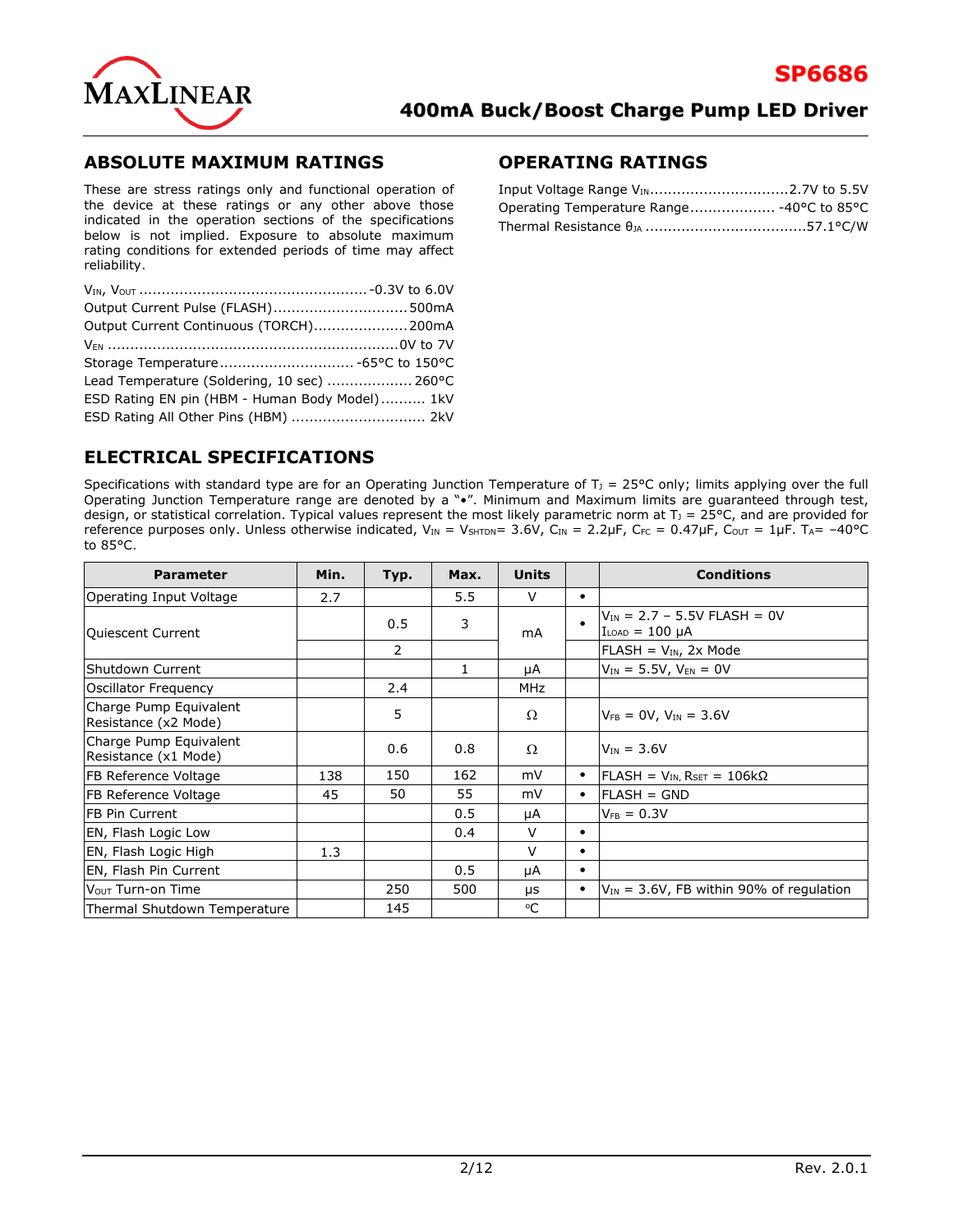

# **400mA Buck/Boost Charge Pump LED Driver**

### **BLOCK DIAGRAM**



Fig. 2: SP6686 Block Diagram

### **PIN ASSIGNEMENT**



Fig. 3: SP6686 Pin Assignement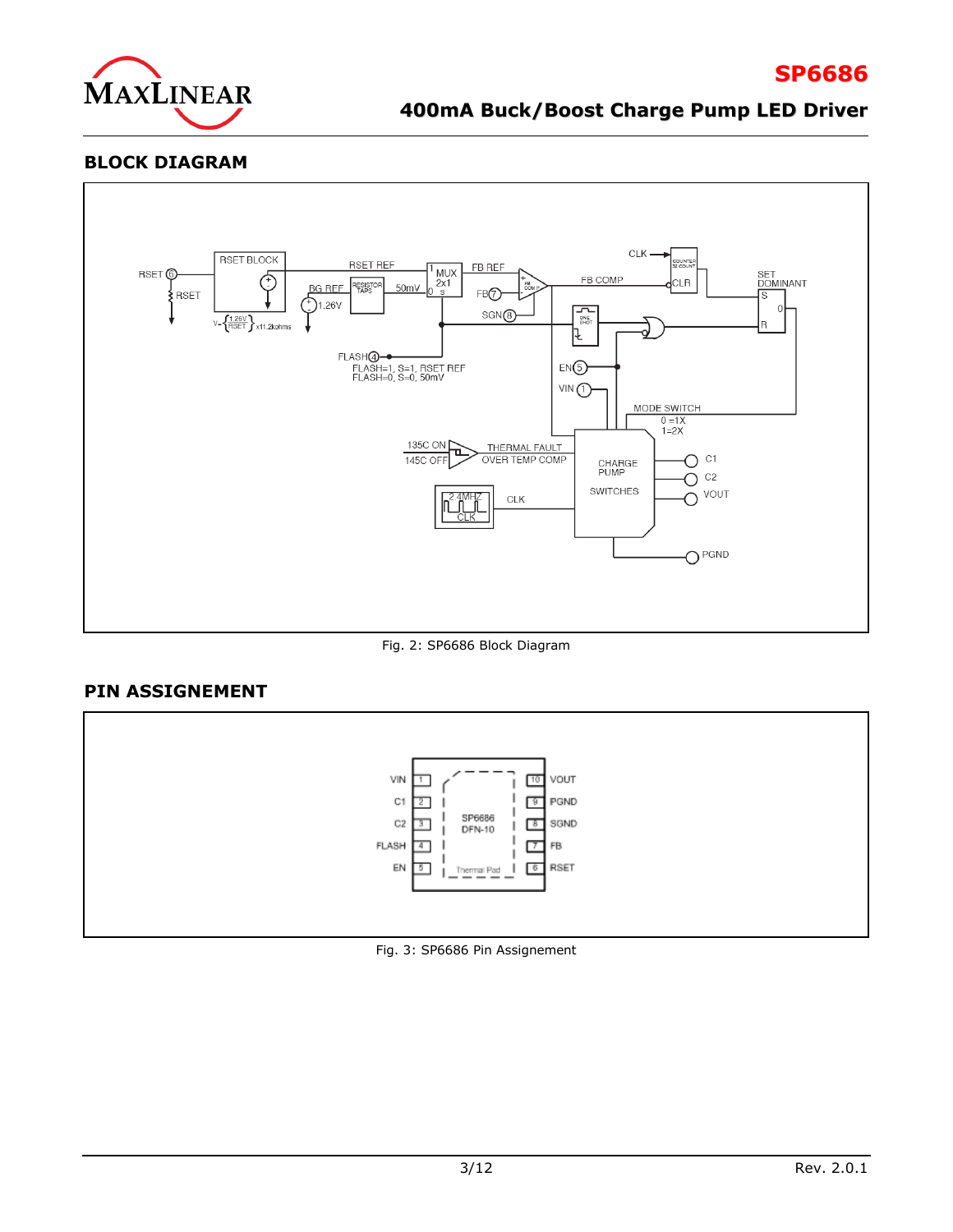

### **PIN DESCRIPTION**

| <b>Name</b>      | <b>Pin Number</b> | <b>Description</b>                                                                                                                                                                                                                                                                                                                                   |  |  |
|------------------|-------------------|------------------------------------------------------------------------------------------------------------------------------------------------------------------------------------------------------------------------------------------------------------------------------------------------------------------------------------------------------|--|--|
| $V_{IN}$         |                   | Input voltage for the charge pump. Decouple with 2.2µF ceramic capacitor close to the<br>pins of the IC.                                                                                                                                                                                                                                             |  |  |
| C1               | 2                 | Positive input for the external fly capacitor. Connect a ceramic $0.47\mu$ F capacitor close to<br>the pins of the IC.                                                                                                                                                                                                                               |  |  |
| C <sub>2</sub>   | 3                 | Negative input for the external fly capacitor. Connect a ceramic $0.47\mu$ F capacitor close<br>to the pins of the IC.                                                                                                                                                                                                                               |  |  |
| <b>FLASH</b>     | 4                 | Logic input to toggle between FLASH and TORCH mode. In TORCH Mode FB is regulated<br>to the internal 50mV reference. In FLASH Mode FB reference voltage can be adjusted by<br>changing the resistor from $R_{\text{SET}}$ pin to ground. Choose the external current sense<br>Resistor (R <sub>SENSE</sub> ) based on desired current in TORCH Mode. |  |  |
| EN               | 5                 | Shutdown control input. Connect to $V_{IN}$ for normal operation, connect to ground for<br>shutdown.                                                                                                                                                                                                                                                 |  |  |
| <b>RSFT</b>      | 6                 | Connect a resistor from this pin to ground. When in FLASH Mode (FLASH = High) this<br>resistor sets the current regulation point according to the following:<br>$V_{FB} = (1.26V/R_{SET})*11.2K\Omega$                                                                                                                                               |  |  |
| FB               |                   | Feedback input for the current control loop. Connect directly to the current sense<br>resistor.                                                                                                                                                                                                                                                      |  |  |
| S <sub>GND</sub> | 8                 | Internal ground pin. Control circuitry returns current to this pin.                                                                                                                                                                                                                                                                                  |  |  |
| $P_{GND}$        | 9                 | Power ground pin. Fly capacitor current returns through this pin.                                                                                                                                                                                                                                                                                    |  |  |
| <b>V</b> out     | 10                | Charge Pump Output Voltage. Decouple with an external capacitor. At least 1µF is<br>recommended. Higher capacitor values reduce output ripple.                                                                                                                                                                                                       |  |  |

# **ORDERING INFORMATION(1)**

| <b>Part Number</b> | <b>Temperature Range</b>       | Package | <b>Packing Method</b> | Lead free $(2)$ |
|--------------------|--------------------------------|---------|-----------------------|-----------------|
| SP6686ER-L/TR      | -40°C ≤ T <sub>^</sub> ≤ +85°C | DFN-10  | Tape & Reel           | Yes             |
| <b>SP6686EB</b>    | SP6686 Evaluation Board        |         |                       |                 |

Notes:

1. Refer to [www.maxlinear.com/SP6686](http://www.maxlinear.com/SP6686) for most up-to-date Ordering Information.

2. Visit [www.maxlinear.com](http://www.maxlinear.com/) for additional information on Environmental Rating.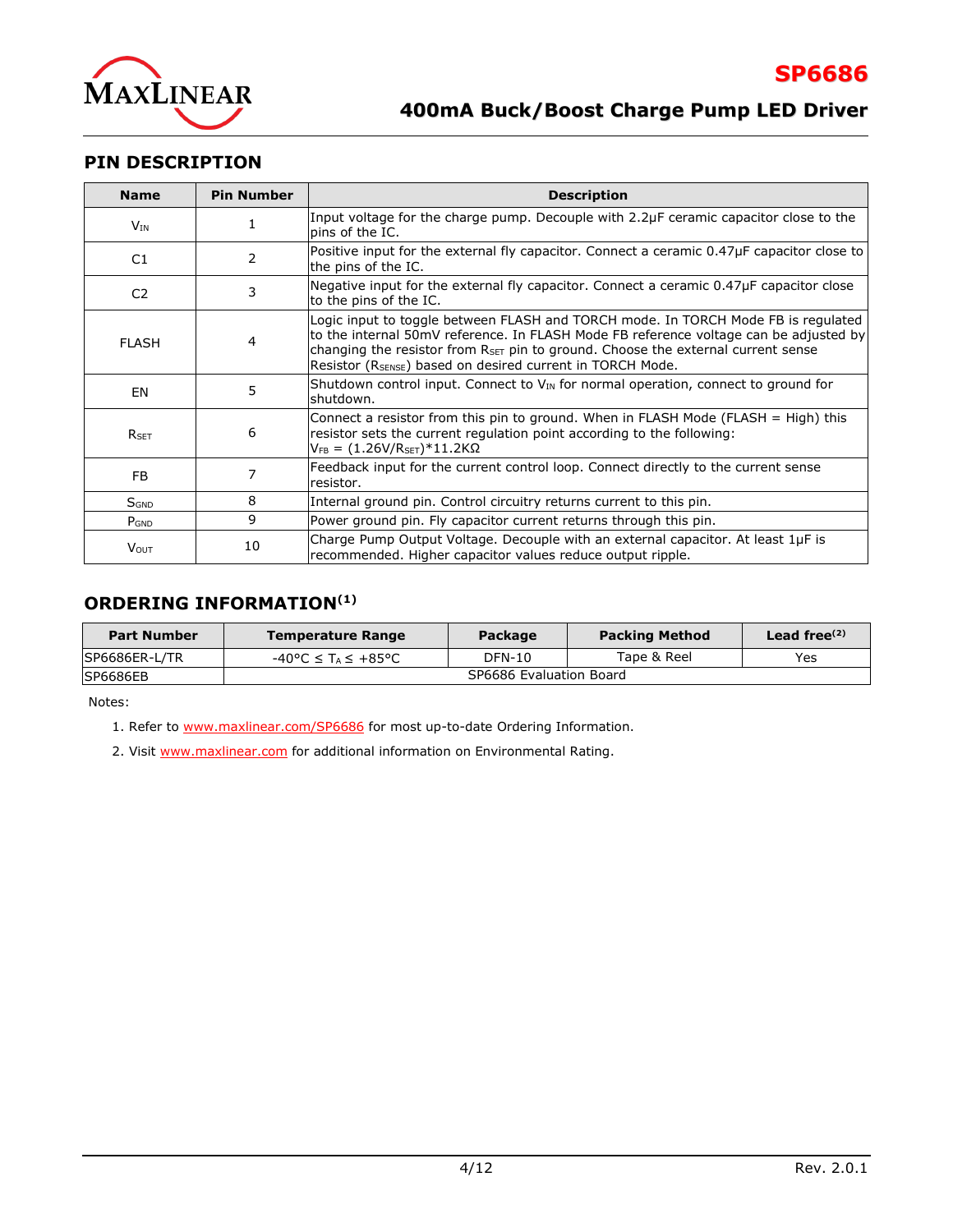

**SP6686**

## **TYPICAL PERFORMANCE CHARACTERISTICS**

All data taken at V<sub>IN</sub> = 3.6V, T<sub>A</sub> = 25°C, unless otherwise specified - Schematic and BOM from Application Information section of this datasheet. D1 = AOT 2015HPW-1915B LED.



Fig. 4: Output Current vs Supply Voltage  $C_{IN} = 2.2 \mu F$ ,  $C_{FC} = 0.47 \mu F$ ,  $C_{OUT} = 1 \mu F$ 



Fig. 5: Output Current vs Supply Voltage  $C<sub>IN</sub>=2.2\mu F$ ,  $C<sub>FC</sub>=0.47\mu F$ ,  $C<sub>OUT</sub>=1\mu F$ 



Fig. 6: Efficiency vs Supply Voltage  $C_{IN}$ =2.2µF,  $C_{FC}$ =0.47µF, $C_{OUT}$ =1µF



Fig. 7: Efficiency vs Supply Voltage  $C_{IN}$ =2.2µF,  $C_{FC}$ =0.47µF, $C_{OUT}$ =1µF







Fig. 9: Ripple 2x Flash 400mA,  $Ch1=V_{IN}$ ,  $Ch2=V_{OUT}$  $V_{IN} = 3.6V$ , C<sub>IN</sub>=4.7µF, C<sub>FC</sub>=0.47µF, C<sub>OUT</sub>=2.2µF

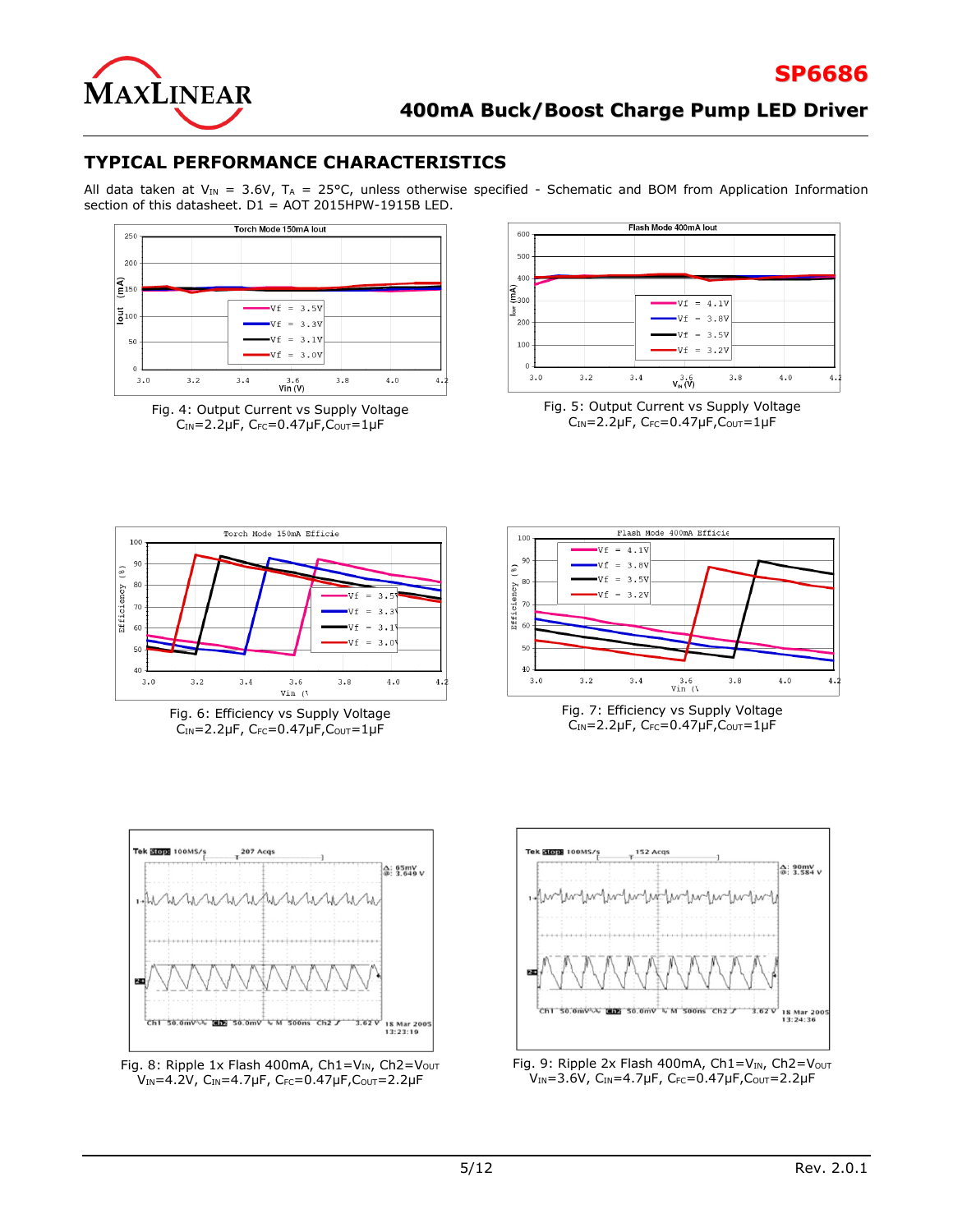

# **SP6686**

# **400mA Buck/Boost Charge Pump LED Driver**







Fig. 12: Output Current vs Supply Voltage D1=AOT2015HPW-1915 LED, RSENSE=0.3Ω RSET=106kΩ, CIN=2.2μF, CFC=0.47μF, Cout=1μF



Fig. 11: Ripple 2x Torch 150mA,  $Ch1=V_{IN}$ ,  $Ch2=V_{OUT}$  $V_{IN} = 3.0V$ ,  $C_{IN} = 4.7 \mu F$ ,  $C_{FC} = 0.47 \mu F$ ,  $C_{OUT} = 2.2 \mu F$ 



Fig. 13: Output Current vs Supply Voltage D1=AOT3228HPW0303B LED, RSENSE=0.3Ω RSET=140kΩ, CIN=2.2μF, CFC=0.47μF, Cout=1μF



Fig. 14: Efficiency vs Supply Voltage D1=AOT2015HPW-1915 LED, RSENSE=0.3Ω RSET=106kΩ, CIN=2.2μF, CFC=0.47μF, COUT=1μF



Fig. 15: Efficiency vs Supply Voltage D1=AOT3228HPW0303B LED, RSENSE=0.3Ω RSET=140kΩ, CIN=2.2μF, CFC=0.47μF, Cout=1μF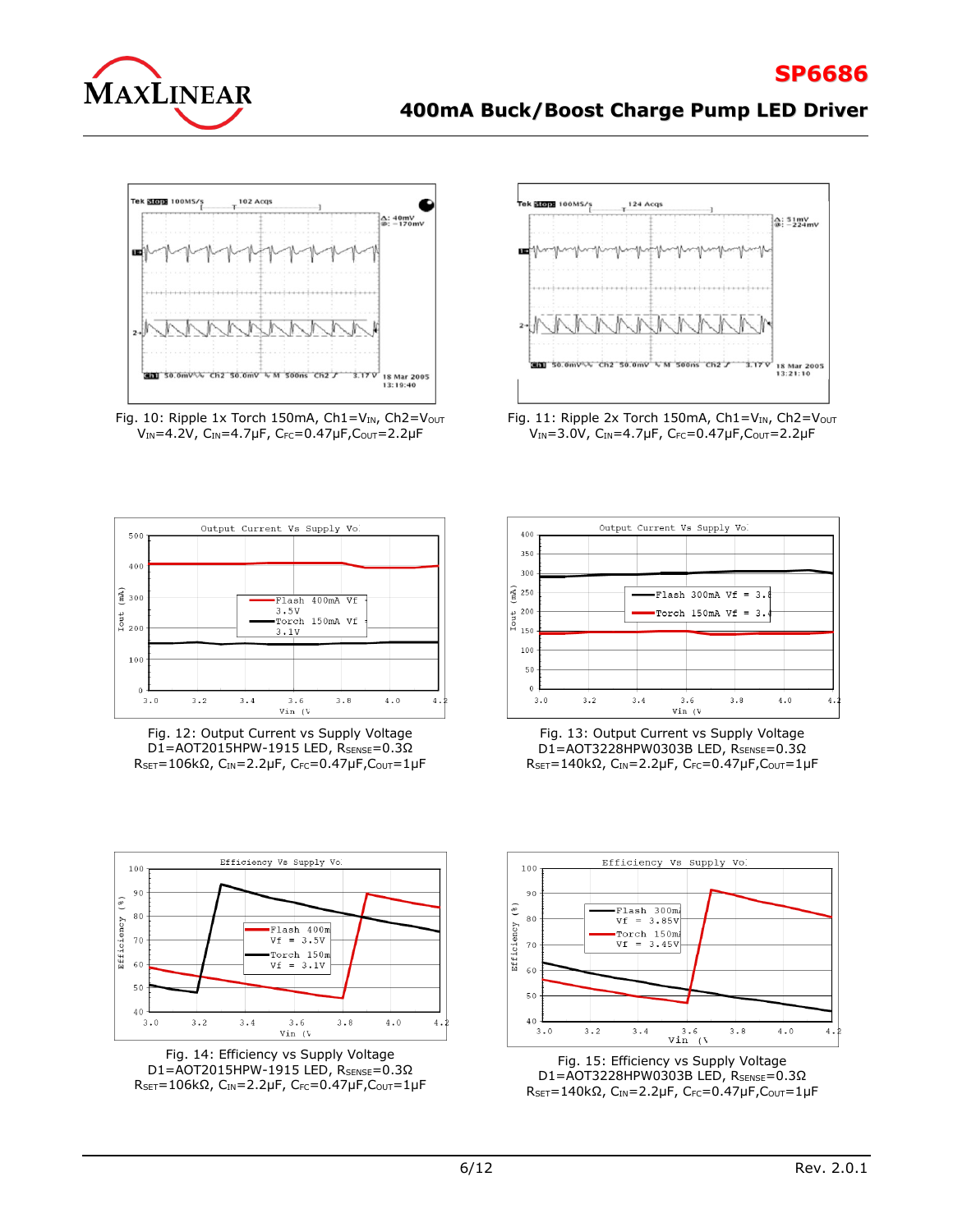

# **400mA Buck/Boost Charge Pump LED Driver**



Fig. 16: Battery Current vs Supply Voltage D1=AOT2015HPW-1915 LED, RSENSE=0.3Ω  $R_{SET}=106kΩ$ , C<sub>IN</sub>=2.2μF, C<sub>FC</sub>=0.47μF, C<sub>OUT</sub>=1μF



 $V_{IN}$ =3.6V, Vout=3.1V, C<sub>IN</sub>=4.7µF, C<sub>FC</sub>=0.47µF, Cout=2.2µF







Fig. 17: Battery Current vs Supply Voltage D1=AOT3228HPW0303B LED, RSENSE=0.3Ω RSET=140kΩ, CIN=2.2μF, CFC=0.47μF, Cout=1μF



V<sub>IN</sub>=3.6V, V<sub>OUT</sub>=3.5V, C<sub>IN</sub>=4.7µF, C<sub>FC</sub>=0.47µF, C<sub>OUT</sub>=2.2µF

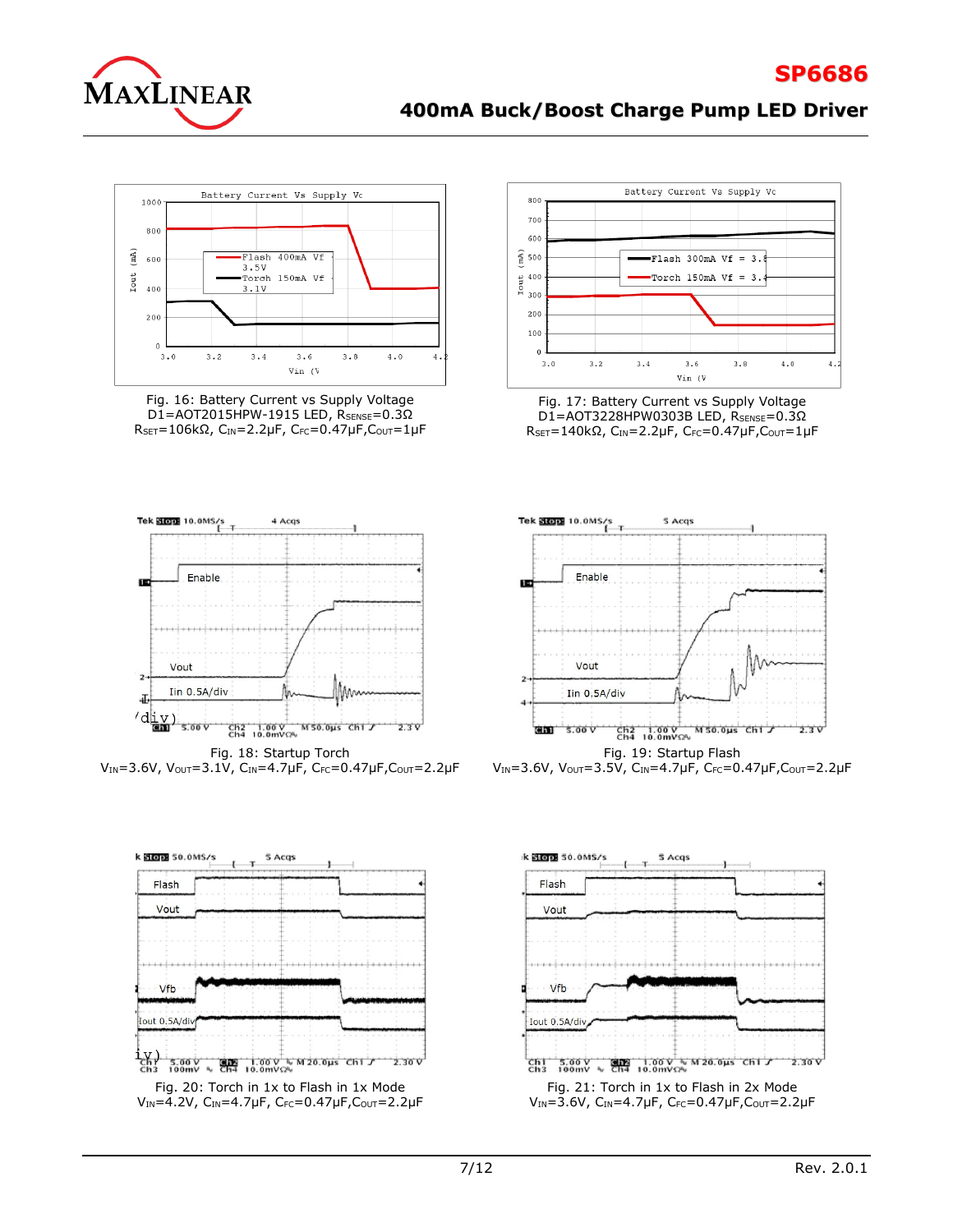

### **THEORY OF OPERATION**

The SP6686 is a charge pump regulator designed for converting a Li-Ion battery voltage of 2.7V to 4.2V to drive a white LED used in digital still camera Flash and Torch applications. The SP6686 has two modes of operation which are pin selectable for either Flash or Torch. Flash mode is usually used with a pulse of about 200 to 300 milliseconds to generate a high intensity Flash. Torch can be used continuously at a lower output current than Flash and is often used for several seconds in a digital still camera "movie" mode.

The SP6686 also has two modes of operation to control the output current, the 1x mode and 2x mode. Operation begins after the enable pin EN receives a logic high, the bandgap reference wakes up after 200μsec, and then SP6686 goes through a soft-start mode designed to reduce inrush current. The SP6686 starts in the 1x mode, which acts like a linear regulator to control the output current by continuously monitoring the feedback pin FB. In 1x mode, if the SP6686 auto detects a dropout condition, which is when the FB pin is below the regulation point for more than 32 cycles of the internal clock, the SP6686 automatically switches to the 2x mode. The SP6686 remains in the 2x mode until one of four things happens:

- 1) The enable pin EN has been toggled
- 2) The Flash pin has changed from high to low
- 3)  $V_{IN}$  is cycled
- 4) A thermal fault occurs

The 2X mode is the charge pump mode where the output can be pumped as high as two times the input voltage, provided the output does not exceed the maximum voltage for the SP6686, which is internally limited to about 5.5V. In the 2x mode, as in the 1x mode, the output current is regulated by the voltage at the FB pin.

In the Torch mode, (Flash = GND) the Flash pin is set to logic low and the SP6686 FB pin regulates to 50mV output:

 $V_{FB} = 50 mV$  (Torch Mode)

When in Flash mode, (Flash =  $V_{IN}$ ), the FB regulation voltage is set by the resistor  $R_{\text{SET}}$ connected between the  $R_{\text{SET}}$  pin and SGND and the equation:

$$
V_{FB} = \left(\frac{1.26V}{R_{SET}}\right) \times 11.2k\Omega \ (Flash Mode)
$$

Where 1.26V is the internal bandgap reference voltage and 11.2kΩ is an internal resistance used to scale the R<sub>SET</sub> current. Typical values of R<sub>SET</sub> are 40kΩ to 180kΩ for a range of VFB = 300mV to 75mV in Flash mode.

The output current is then set in either Flash or Torch mode by the equation:

$$
I_{OUT} = \frac{V_{FB}}{R_{SE NSE}}
$$

### **OVER TEMPERATURE PROTECTION**

When the temperature of the SP6686 rises above 145°C, the over temperature protection circuitry turns off the output switches to prevent damage to the device. If the temperature drops back down below 135°C, the part automatically recovers and executes a soft start cycle.

### **OVER VOLTAGE PROTECTION**

The SP6686 has over voltage protection. If the output voltage rises above the 5.5V threshold, the over voltage protection shuts off all of the output switches to prevent the output voltage from rising further. When the output decreases below 5.5V, the device resumes normal operation

### **OVER CURRENT PROTECTION**

The over current protection circuitry monitors the average current out of the  $V_{OUT}=50mV$ (Torch Mode) pin. If the average output current exceeds approximately 1Amp, then the over current protection circuitry shuts off the output switches to protect the chip.

### **COMPONENT SELECTION**

The SP6686 charge pump circuit requires 3 capacitors: 4.7μF input, 1μF output and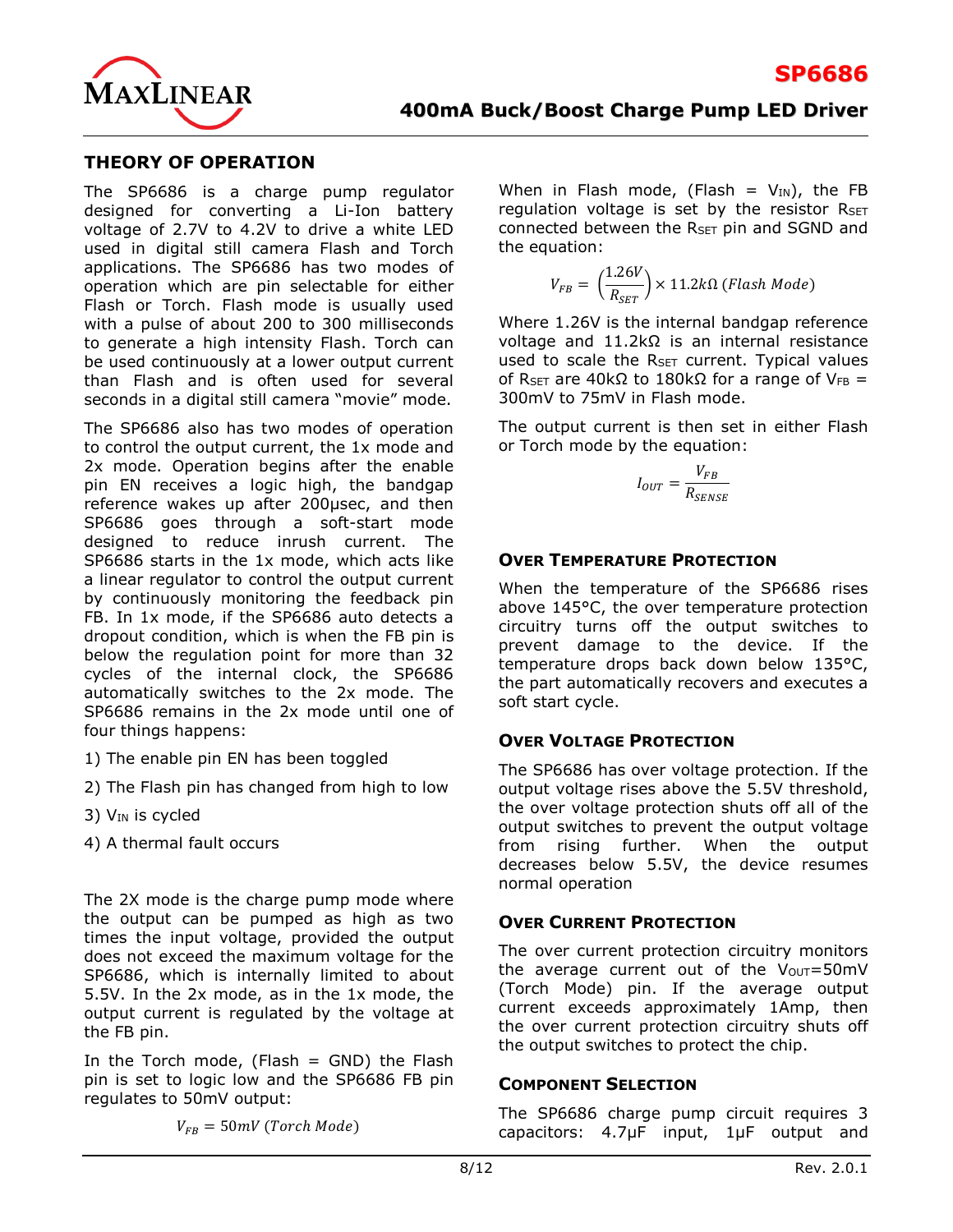

0.47μF fly capacitor are typically recommended. For the input capacitor, a larger value of 10μF will help reduce input voltage ripple for applications sensitive to ripple on the battery voltage. All the capacitors should be ceramic to obtain low ESR, which improves bypassing on the input and output and improves output voltage drive by reducing output resistance. X5R or X7R Ceramic capacitors are recommended for most applications. A selection of recommended capacitors is included in Table 1. The input and output capacitors should be located as close to the  $V_{IN}$  and  $V_{OUT}$  pins as possible to obtain best bypassing, and the returns should be connected directly to the PGND pin or to the thermal pad ground located under the SP6686. The fly capacitor should be located as close to the C1 and C2 pins as possible. The sense resistor RSENSE is determined by the value needed in the Torch mode for the desired output current by the equation:

$$
R_{SE NSE} = \frac{V_{FB}}{I_{OUT}}
$$

Where  $V_{FB}$ =50mV in torch mode.

Once the R<sub>SENSE</sub> resistor has been selected for Torch mode, the V<sub>FB</sub> voltage can be selected for Flash mode using the following equation:

 $V_{FB} = I_{OUT} \times R_{SENSE}$  (Flash Mode)

Where  $I<sub>OUT</sub>$  is for Flash Mode

Next, the R<sub>SET</sub> resistor can be selected for Flash mode using the following equation:

$$
R_{SET} = \left(\frac{1.26V}{V_{FB}}\right) \times 11.2k\Omega \ (Flash Mode)
$$

For an example of 150mA Torch mode and 400mA Flash mode, the values  $R_{\text{SENSE}} = 0.33 \Omega$ , VFB=135mV (Flash Mode), and RSET=106kΩ are calculated. The power obtained in the Flash mode would be:

$$
P_{FLASH} = V_{FB} \times I_{OUT} = 133mV \times 400mA = 53mW
$$

The typical 0603 surface mount resistor is rated at 1/10 Watt continuous power and 1/5 Watt pulsed power, more than enough for this application. For other applications, the PFLASH can be calculated from the resistor size selected. The R<sub>SENSE</sub> resistor is recommended to be size 0603 for most applications.

# **EVALUATION BOARD LAYOUT**

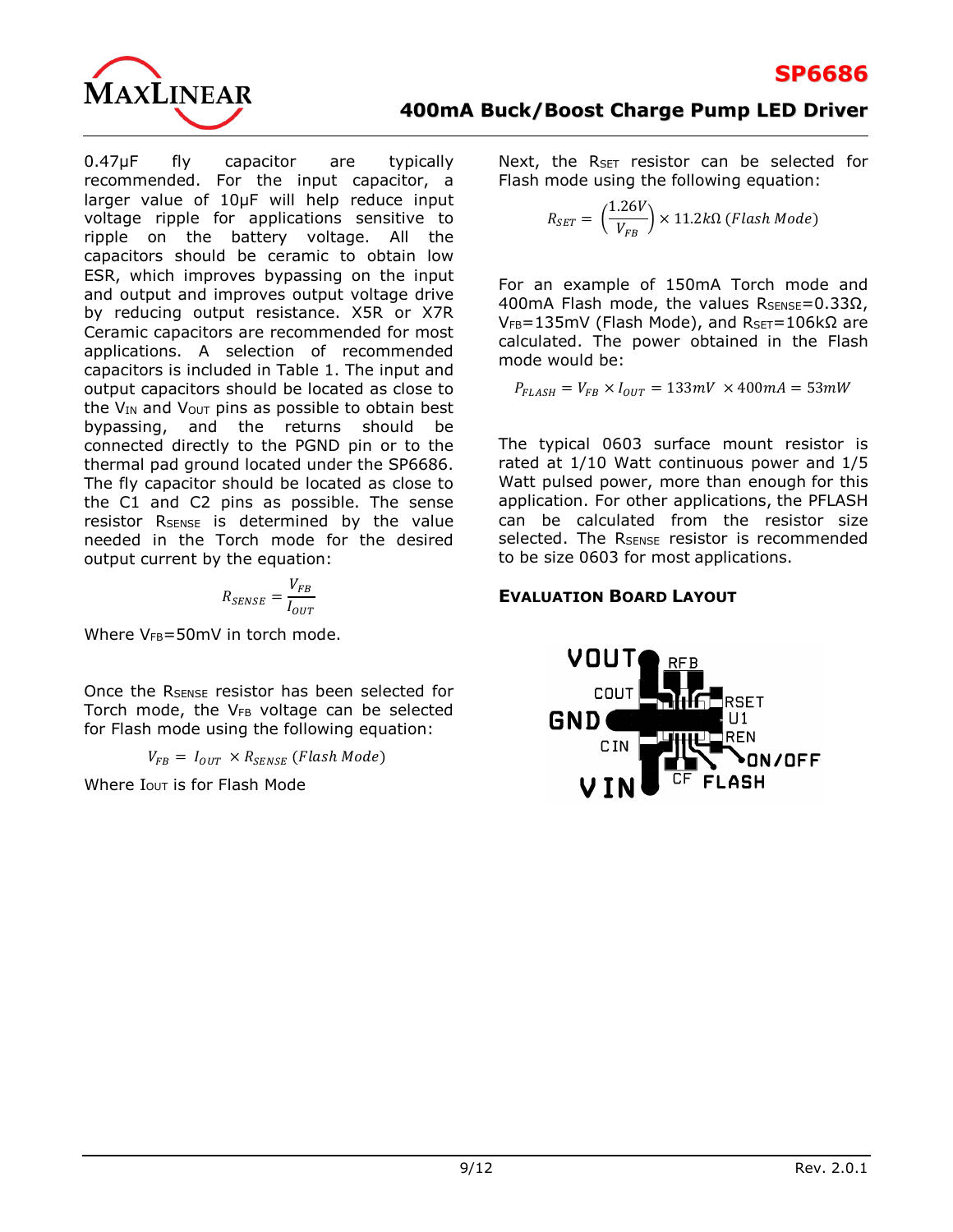

# **400mA Buck/Boost Charge Pump LED Driver**

| <b>Manufacturer</b> | <b>Part Number</b>                               | Value<br>Size/Type             |                 | <b>ESR</b> |
|---------------------|--------------------------------------------------|--------------------------------|-----------------|------------|
| <b>TDK</b>          | 0402/X5R/0.55mm<br>0.47uF/6.3V<br>C1005X5R0J474K |                                | 0.03            |            |
| <b>TDK</b>          | C1005X5R0J105K                                   | 1uF/6.3V                       | 0402/X5R/0.55mm | 0.03       |
| <b>TDK</b>          | C1608X5R0J225K                                   | 0603/X5R/0.9mm<br>2.2uF/6.3V   |                 | 0.03       |
| <b>TDK</b>          | C1608X5R0J475K                                   | 0603/X5R/0.9mm<br>4.7uF/6.3V   |                 | 0.02       |
| Murata              | GRM155R60J474KE19D                               | 0402/X5R/0.55mm<br>0.47uF/6.3V |                 | 0.03       |
| Murata              | GRM155R60J105KE19D                               | 0402/X5R/0.55mm<br>1uF/6.3V    |                 | 0.03       |
| Murata              | GRM188R60J225KE19D                               | 0603/X5R/0.8mm<br>2.2uF/6.3V   |                 | 0.03       |
| Murata              | GRM188R60J475KE19D                               | 4.7uF/6.3V<br>0603/X5R/0.8mm   |                 | 0.02       |

Table 1: Recommended Capacitors

| <b>Part Reference</b> | <b>Value</b> | <b>Tolerance</b> | <b>Size</b> |
|-----------------------|--------------|------------------|-------------|
| R <sub>SET</sub>      | $68K\Omega$  | 5%               | 0402        |
| RSET                  | $75K\Omega$  | 5%               | 0402        |
| RSET                  | 82KΩ         | 5%               | 0402        |
| RSET                  | $91K\Omega$  | 5%               | 0402        |
| RSET                  | 100KΩ        | 5%               | 0402        |
| RSET                  | $110K\Omega$ | 5%               | 0402        |
| RSET                  | 120KΩ        | 5%               | 0402        |
| $R_{\sf SET}$         | 130KΩ        | 5%               | 0402        |
| $R_{SET}$             | 140KΩ        | 5%               | 0402        |
| RSET                  | $150K\Omega$ | 5%               | 0402        |
| RSENSE                | $0.22\Omega$ | 5%               | 0603        |
| RSENSE                | $0.27\Omega$ | 5%               | 0603        |
| RSENSE                | $0.33\Omega$ | 5%               | 0603        |
| RSENSE                | $0.39\Omega$ | 5%               | 0603        |
| RSENSE                | $0.47\Omega$ | 5%               | 0603        |

Table 2: Resistor Value and Sizes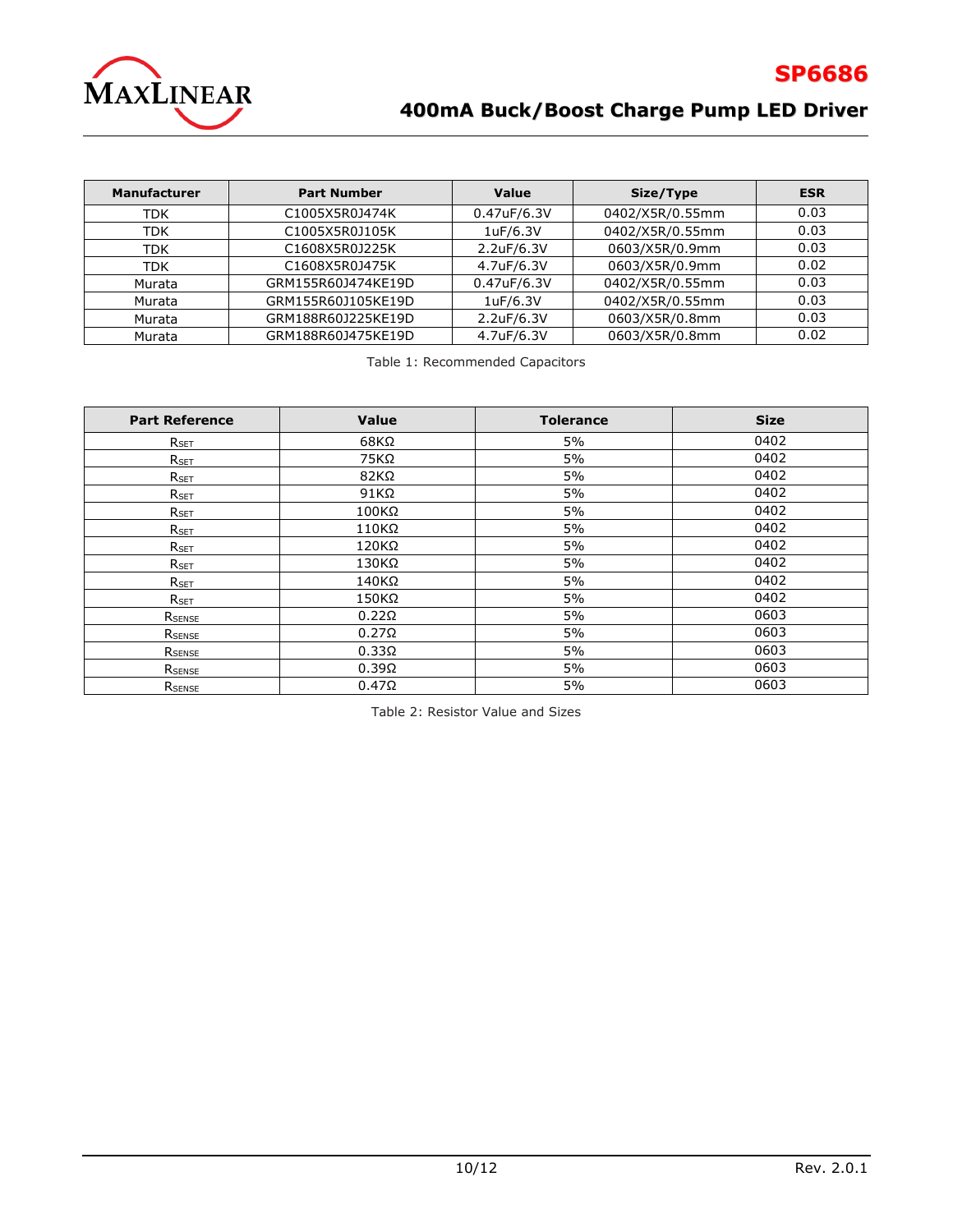

**SP6686**

### **PACKAGE SPECIFICATION**

#### **10-PIN DFN**